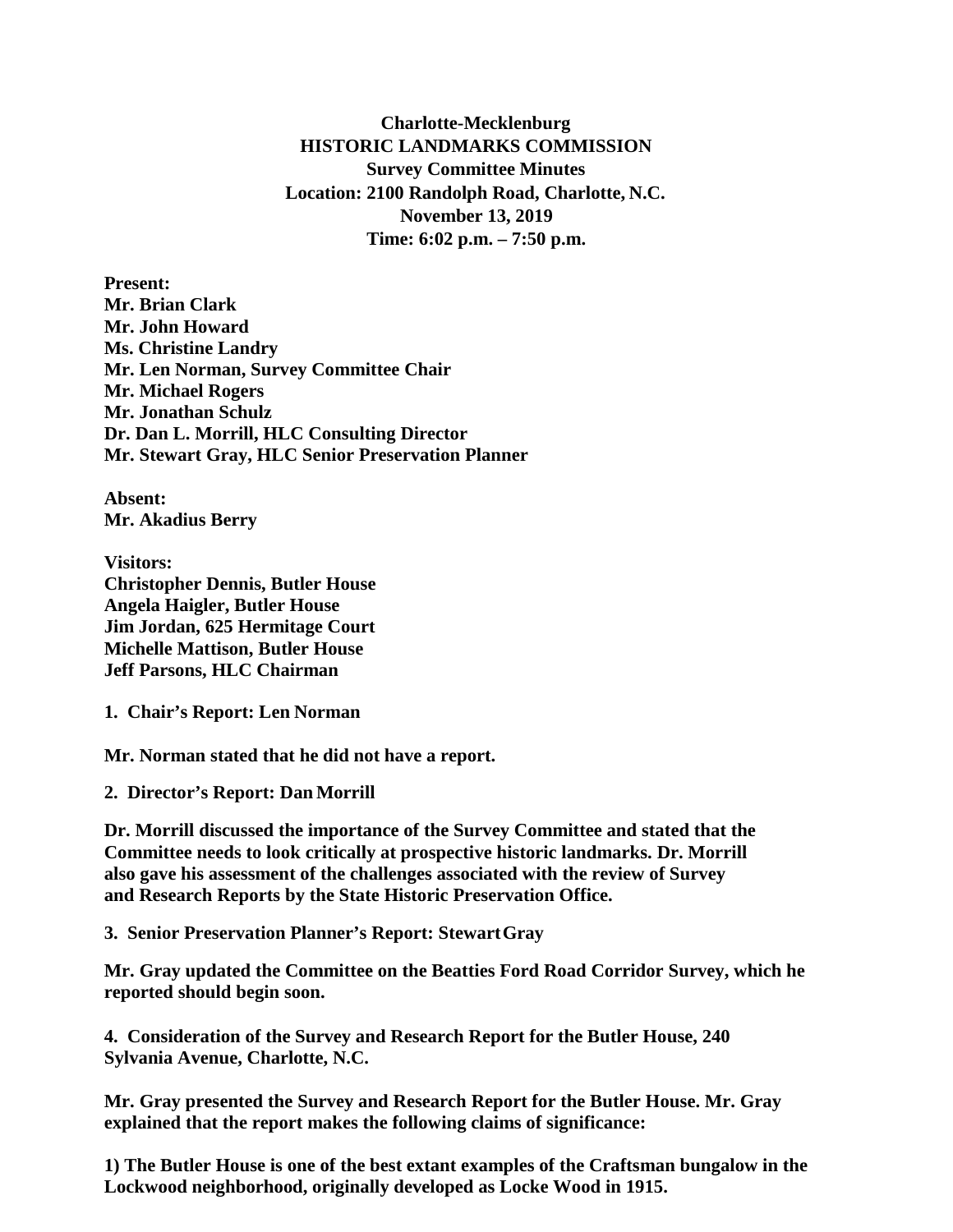**2) The Butler House is part of the second wave of development in the Lockwood neighborhood, which was initiated when the Ford Motor Company announced plans for a plant nearby on Statesville Avenue.**

**3) The Butler House is representative of the history of the Lockwood neighborhood, an early twentieth-century north Charlotte development impacted by 1930s redlining policies that slowly shifted demographically from a majority-white to a majority-black neighborhood following Urban Renewal in the 1960s and 1970s.**

**4) The Butler House is a good example of a late period Craftsman-style bungalow built in Charlotte during the 1920s. The Butler House has maintained its integrity over the years despite alterations due to being converted to a duplex and back to a single-family home, changes which mirror those of the Lockwood neighborhood over the years. The Committee discussed the architectural changes that had been made recently to the property, and how those changes affect the historic character of the property.**

**Mr. Norman requested that Ms. Mayer supply a more thorough context of the house in terms of Craftsman-style houses in the Lockwood Neighborhood.**

**Mr. Howard noted the significance of the retention of the original windows, and questioned the appropriateness of the painted brick.**

**Mr. Dennis discussed the structural reasons that necessitated the replacement of the front porch columns, and siding on the front of the house. Mr. Dennis discussed the process of preserving the house.**

**MR. ROGERS PRESENTED A MOTION SECONDED BY MR. HOWARD THAT THE SURVEY COMMITTEE RECOMMEND TO THE HISTORIC LANDMARKS COMMISSION THAT IT PROCESS THE BUTLER HOUSE, 240 SYLVANIA AVENUE, CHARLOTTE, N.C., FOR HISTORIC LANDMARK DESIGNATION, WITH THE UNDERSTANDING THAT THE SURVEY AND RESEARCH REPORT BE REVISED TO ADDRESS QUESTIONS OF INTEGRITY AND SIGNIFICANCE. THE COMMITTEE UNANIMOUSLY APPROVED THE MOTION.** 

## **5. Study List Properties**

**a. Simmons House, 625 Hermitage Court, Charlotte, N.C.**

**Mr. Jordan, the owner of the house, stated that he is willing to enter into a preservation easement.**

**MR. SCHULZ PRESENTED A MOTION SECONDED BY MR. CLARKE TO ADD THE SIMMONS HOUSE, 625 HERMITAGE COURT, CHARLOTTE, N.C., TO THE HLC'S STUDY LIST. THE COMMITTEE UNANIMOUSLY APPROVED THE MOTION.** 

**b. Ca. 1936 YMCA Building, 317 S. Caldwell Street, Charlotte, N.C.**

**The Committee discussed the significance of the building and the challenges associated with preserving the building on an extremely valuable piece of property.**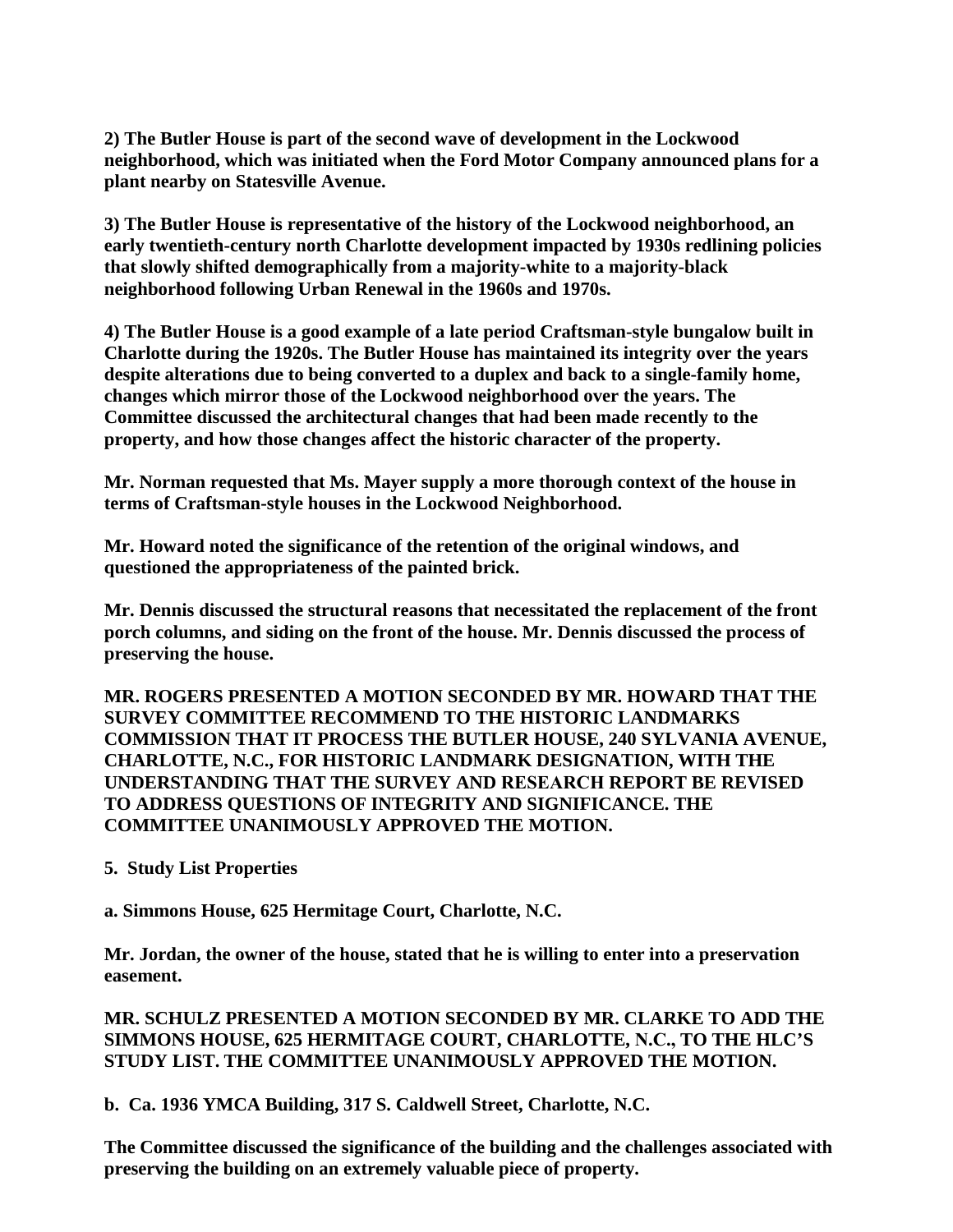## **MR. CLARKE PRESENTED A MOTION SECONDED BY MR. HOWARD TO ADD THE CA. 1936 YMCA BUILDING, 317 S. CALDWELL STREET, CHARLOTTE, N.C., TO THE HLC'S STUDY LIST. THE COMMITTEE UNANIMOUSLY APPROVED THE MOTION.**

**c. Pentes Log House and Property, 6510 Sharon Hills Road, Charlotte, N.C.**

**Dr. Morrill and Mr. Gray discussed the significance and endangerment of the property.**

**MR. CLARKE PRESENTED A MOTION SECONDED BY MS. LANDRY TO ADD THE PENTES LOG HOUSE AND PROPERTY, 6510 SHARON HILLS ROAD, CHARLOTTE, N.C., TO THE HLC'S STUDY LIST. THE COMMITTEE UNANIMOUSLY APPROVED THE MOTION.**

**Dr. Morrill stated that he would contact the owner to determine if the owner would be willing to fund a Survey and Research Report.**

**d. Morris Field Chapel, 5415 Airport Drive, Charlotte, N.C.**

**Mr. Gray described the property and its potential significance. Mr. Clarke reported that there are other old buildings in the area, including a barracks across Airport Drive.** 

**MR. CLARKE PRESENTED A MOTION SECONDED BY MR. ROGERS TO ADD THE MORRIS FIELD CHAPEL, 5415 AIRPORT DRIVE, CHARLOTTE, N.C., TO THE HLC'S STUDY LIST. THE COMMITTEE UNANIMOUSLY APPROVED THE MOTION.**

**e. Davidson Log House, Eastfield Road, Huntersville, N.C.**

**Mr. Gray described the property to the Committee and stated that the house may date from the 1850s.** 

**MR. CLARKE PRESENTED A MOTION SECONDED BY MR. HOWARD TO ADD THE DAVIDSON LOG HOUSE, EASTFIELD ROAD, HUNTERSVILLE, N.C., TO THE HLC'S STUDY LIST. THE COMMITTEE UNANIMOUSLY APPROVED THE MOTION.**

**6. Old Business**

**There was no old business.**

**7. New Business**

**a. LiDAR Scan**

**Brian Clarke stated that he has discovered that there was a LiDAR scan of all of Mecklenburg County performed in 2017/18 and the data set is publicly available. Mr. Clarke suggested that a great deal of survey data could likely be extracted from this LiDAR data.** 

**Mr. Gray stated that he will contact the County GIS department to determine what sorts of useful data the County might be able to produce for the HLC.** 

**b. Consideration of Amending the Designation Ordinance for the Victor Shaw House, 2400 Mecklenburg Avenue, Charlotte, N.C.**